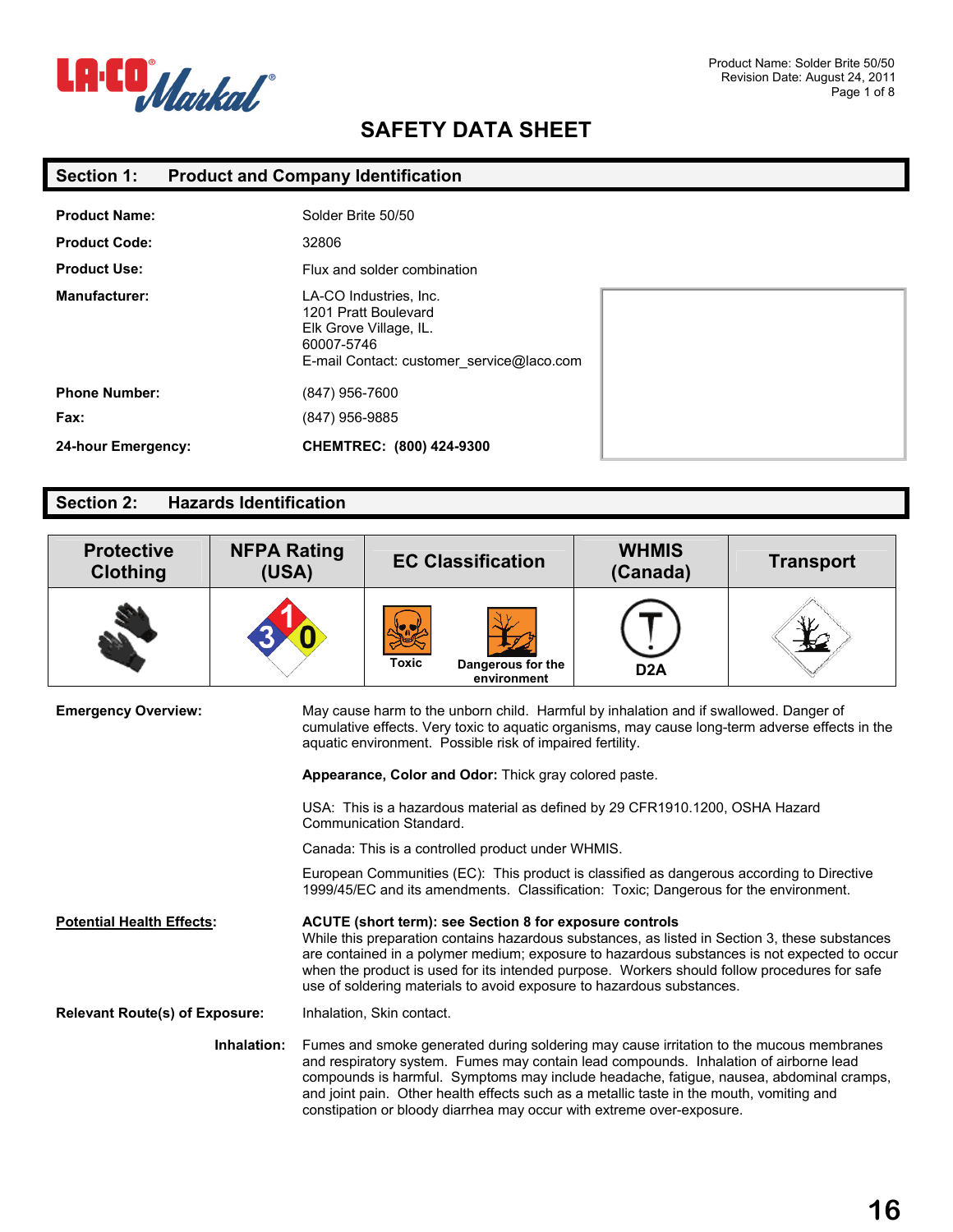

#### **Section 2: Hazards Identification (continued)**

| Ingestion:                                           | Not an expected route of occupational exposure.                                                                                                                                                                                                                                                                                                                                                                                                                                                                                                                                           |
|------------------------------------------------------|-------------------------------------------------------------------------------------------------------------------------------------------------------------------------------------------------------------------------------------------------------------------------------------------------------------------------------------------------------------------------------------------------------------------------------------------------------------------------------------------------------------------------------------------------------------------------------------------|
|                                                      | Product is harmful if swallowed. Symptoms of ingestion of a very large dose over a short time<br>period may include headache, fatigue, nausea, abdominal cramps, and joint pain. Other health<br>effects such as a metallic taste in the mouth, vomiting and constipation or bloody diarrhea may<br>occur.                                                                                                                                                                                                                                                                                |
| Skin:                                                | Molten product can cause thermal burns. Contact with flux or fumes may cause irritation.                                                                                                                                                                                                                                                                                                                                                                                                                                                                                                  |
| Eye:                                                 | Fumes and smoke generated during soldering may cause irritation.                                                                                                                                                                                                                                                                                                                                                                                                                                                                                                                          |
|                                                      | CHRONIC (long term): see Section 11 for additional toxicological data<br>Inorganic lead compounds, including elemental lead, can be harmful following prolonged<br>exposure by inhalation or ingestion. Symptoms of overexposure to lead compounds include<br>fatigue, sleep disturbance, headache, aching bones and muscles, constipation, abdominal pain<br>and decreased appetite. High concentrations of lead in the body can cause adverse effects to<br>the central nervous system, gastrointestinal disturbances, anemia, kidney dysfunction and<br>possible reproductive effects. |
| <b>Medical Conditions Aggravated by</b><br>Exposure: | Skin contact may aggravate an existing dermatitis.                                                                                                                                                                                                                                                                                                                                                                                                                                                                                                                                        |
| <b>Interactions With Other</b><br><b>Chemicals:</b>  | Not available                                                                                                                                                                                                                                                                                                                                                                                                                                                                                                                                                                             |
| <b>Potential Environmental Effects:</b>              | Lead compounds are dangerous for the environment; prevent release of this material into the<br>environment.                                                                                                                                                                                                                                                                                                                                                                                                                                                                               |

### **Section 3: Composition / Information on Ingredients**

#### **Hazardous/Dangerous Ingredients:**

| <b>Chemical Name</b>               | <b>CAS No.</b> | <u>Wt.%</u> | <b>EINECS / ELINCS</b>          | <b>Symbol</b>  | <b>Risk Phrases</b>                    |
|------------------------------------|----------------|-------------|---------------------------------|----------------|----------------------------------------|
| Lead                               | 7439-92-1      | $15 - 25$   | 231-100-4                       | T, N           | Repr. Cat. 1; R61<br>Repr. Cat. 3; R62 |
|                                    |                |             | Annex 1 Index #<br>082-001-00-6 |                | R20/22<br>R <sub>33</sub><br>R50-53    |
| Tin                                | 7440-31-5      | $10 - 15$   | 231-141-8                       | None*          | None*                                  |
| 2-hydroxyethylammonium<br>chloride | 2002-24-6      | $5 - 10$    | 217-900-6                       | Not classified | Not classified                         |
| Ammonium Chloride                  | 12125-02-9     | $1 - 5$     | 235-186-4                       | Xn, Xi         | R22, R36                               |
| Antimony                           | 7440-36-0      | $0.1 - 0.3$ | 231-146-5                       | Xn; N          | R20/22; R51-53                         |

Note: See Section 8 of this SDS for exposure limit data for these ingredients. See Section 16 for the full text of the R-phrases above.

#### **Section 4: First Aid Measures**

| Inhalation: | If symptoms are experienced remove source of contamination or move victim to fresh air and obtain medical |
|-------------|-----------------------------------------------------------------------------------------------------------|
|             | advice. Get medical advice/attention if you feel unwell.                                                  |

- **Eye Contact:** If material becomes lodged in the eye, do not allow victim to rub eye(s). Let the eye(s) water naturally for a few minutes. Have victim look right and left, then up and down. If particle does not dislodge, flush with lukewarm, gently flowing water for 5 minutes or until removed, while holding eyelid(s) open. If irritation occurs, obtain medical attention. DO NOT attempt to manually remove anything stuck to the eye.
- **Skin Contact:** Gently wash skin with plenty of soap and water.

**Ingestion:** If exposed or concerned: Get medical advice/attention.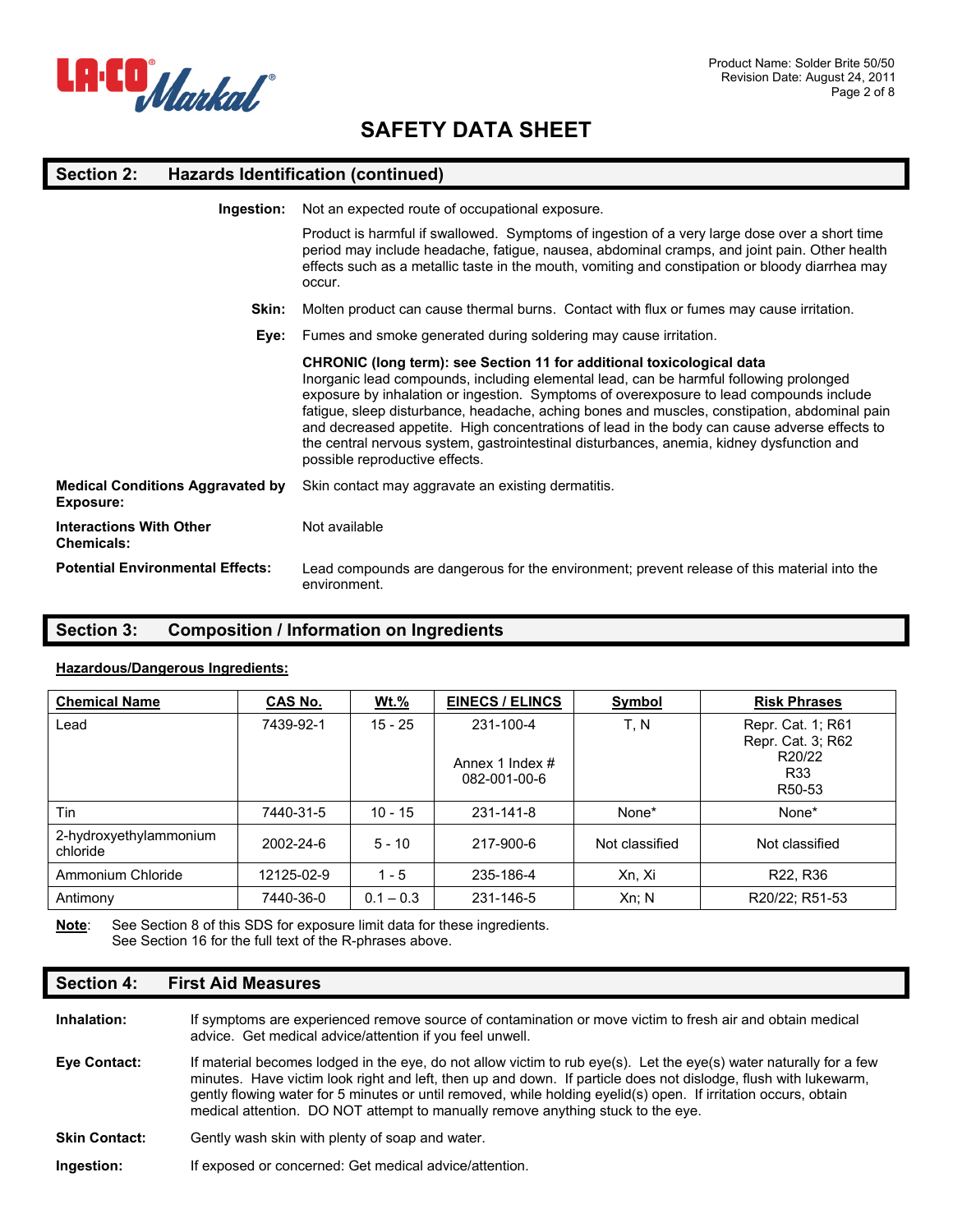

#### **Section 5: Fire Fighting Measures**

| <b>Flammable Properties:</b>                                       | The paste can burn if involved in a fire but does not ignite readily.                                                                                                                                                                                                                                                                                                                                     |
|--------------------------------------------------------------------|-----------------------------------------------------------------------------------------------------------------------------------------------------------------------------------------------------------------------------------------------------------------------------------------------------------------------------------------------------------------------------------------------------------|
| <b>Suitable extinguishing Media:</b>                               | Use extinguishing media appropriate for the surrounding fire (e.g. water spray, dry chemical,<br>carbon dioxide or foam)                                                                                                                                                                                                                                                                                  |
| <b>Unsuitable extinguishing Media:</b>                             | Not available                                                                                                                                                                                                                                                                                                                                                                                             |
| <b>Explosion Data:</b><br><b>Sensitivity to Mechanical Impact:</b> | Not applicable                                                                                                                                                                                                                                                                                                                                                                                            |
| <b>Sensitivity to Static Discharge:</b>                            | Not applicable                                                                                                                                                                                                                                                                                                                                                                                            |
| Specific Hazards arising from the<br>Chemical:                     | When heated in air or if involved in a fire, product may form highly toxic lead oxide fumes.<br>During a fire, products of combustion may include carbon dioxide, carbon monoxide,<br>hydrochloric acid fumes, ammonia, smoke and irritating and toxic fumes.                                                                                                                                             |
| <b>Protective Equipment and</b><br>precautions for firefighters:   | Lead and its decomposition products are hazardous to health. Do not enter without wearing<br>specialized protective equipment suitable for the situation. Firefighter's normal protective<br>clothing (Bunker Gear) will not provide adequate protection. A full-body encapsulating<br>chemical resistant suit with an approved positive pressure self-contained breathing apparatus<br>may be necessary. |
| <b>NFPA</b>                                                        |                                                                                                                                                                                                                                                                                                                                                                                                           |
| Health:<br><b>Flammability:</b><br>Instability:                    | 3<br>0                                                                                                                                                                                                                                                                                                                                                                                                    |

#### **Section 6: Accidental Release Measures**

| <b>Personal Precautions:</b>      | Restrict access to area until completion of clean-up. Ensure clean-up is conducted by<br>trained personnel only. Wear adequate personal protective equipment as indicated in<br>Section 8.                                               |
|-----------------------------------|------------------------------------------------------------------------------------------------------------------------------------------------------------------------------------------------------------------------------------------|
| <b>Environmental Precautions:</b> | Minimize entry of material into sewers and drainage systems.                                                                                                                                                                             |
| <b>Methods for Containment:</b>   | Stop the spill immediately.                                                                                                                                                                                                              |
| <b>Methods for Clean-up:</b>      | Scrape or scoop product for re-use or place in a secure labeled container for disposal.<br>Clean up spills immediately. Flush the spill area with water. Prevent water runoff from<br>entering drains, sewers and natural water streams. |

## **Section 7: Handling and Storage Handling:** Avoid contact with eyes and skin; do not breathe in fumes. Wash thoroughly with detergent and water after handling, before eating, drinking, smoking or using the toilet. Remove contaminated clothing and wash before reuse. Keep out of reach of children. Storage: Store in a cool, dry area, out of direct sunlight and away from heat, flames and ignition sources. Keep containers closed when not in use. Do not store above 37.5°C (100°F).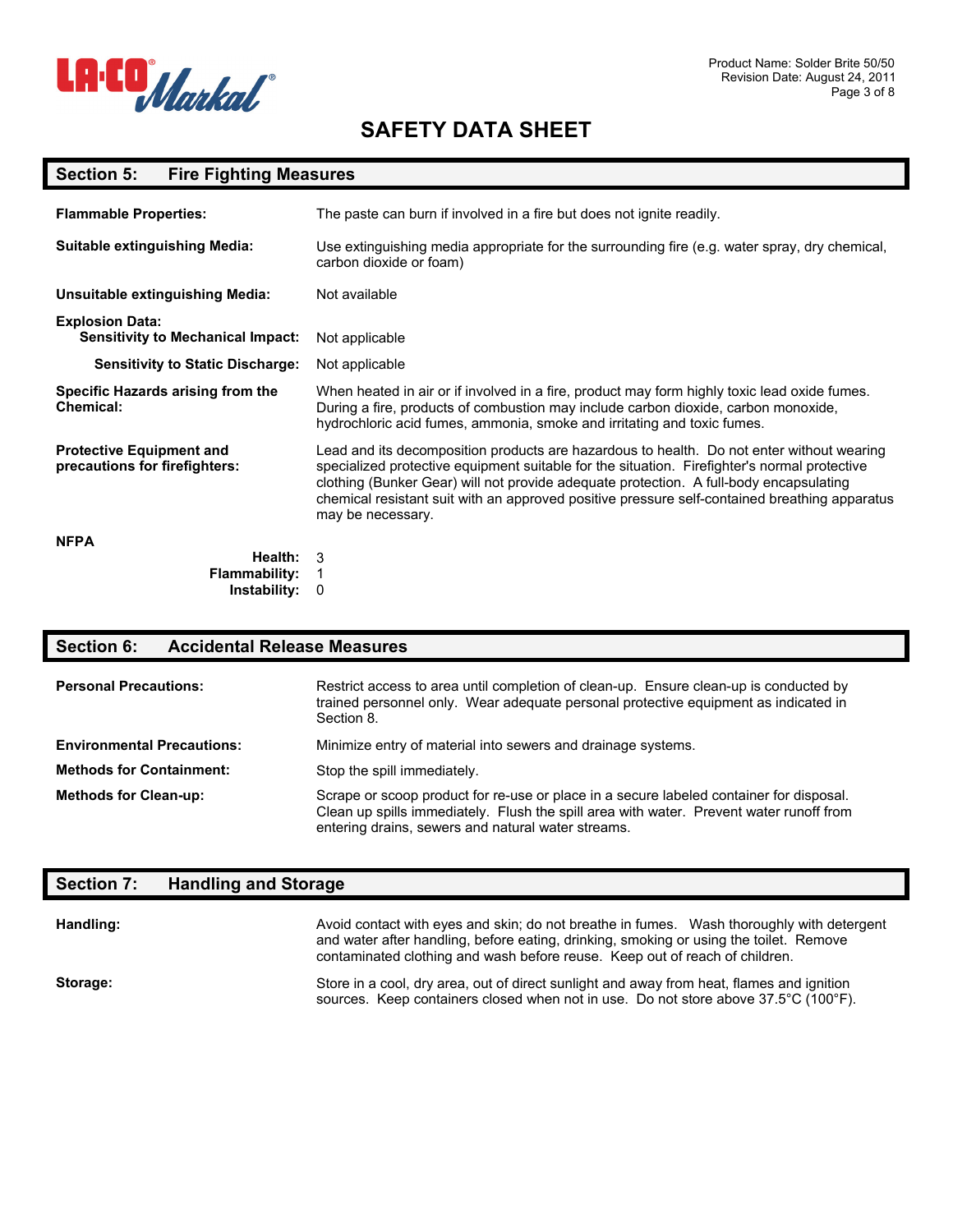

### **Section 8: Exposure Controls/Personal Protection**

#### **Exposure Guidelines**

Consult local authorities for acceptable exposure limits.

| Ingredient        | <b>ACGIH TLV</b><br>(8-hr. TWA)                  | <b>U.S. OSHA PEL</b><br>(8-hr. TWA) | <b>Ontario (Canada)</b><br><b>TWAEV</b>           | UK OEL<br><u>(8-hr. TWA)</u>                              |
|-------------------|--------------------------------------------------|-------------------------------------|---------------------------------------------------|-----------------------------------------------------------|
| Lead              | 0.05<br>BEI                                      | 0.05                                | 0.05<br><b>Designated Substance</b><br>Regulation | 0.15<br>0.45 STEL                                         |
| Tin               | 2                                                |                                     | 2                                                 | 4 STEL<br>Tin compounds.<br>inorganic as Sn               |
| Ammonium Chloride | 10 mg/m <sup>3</sup> (fume);<br>20 mg/m $3$ STEL | Not established                     | 10 mg/m <sup>3</sup> ;<br>20 mg/m $3$ STEV        | 10 mg/m <sup>3</sup> (fume);<br>20 mg/m <sup>3</sup> STEL |

STEV = Short Term Exposure Value / STEL = Short Term Exposure Limit

### **Exposure Controls Engineering Controls:** If product is overheated or if dust is generated, provide adequate ventilation to keep airborne concentrations below the exposure limits listed above. **Personal Protection: Eye/Face Protection:** If fumes or particulates are generated during use, wear chemical safety glasses or goggles. **Skin Protection:** Wear appropriate gloves to prevent skin contact and protect the skin from thermal burns when necessary. Contact the glove manufacturer for specific advice on glove selection and breakthrough times for your workplace. **Respiratory Protection:** If engineering controls and work practices are not effective in controlling exposure to this material, then wear suitable personal protection equipment including approved respiratory protection. Have appropriate equipment available for use in emergencies such as spills or fire. A respiratory protection program that meets OSHA's 29 CFR 1910.134 and ANSI Z88.2 requirements or European Standard EN 529 or Canadian Standards Association (CSA) Standard Z94.4-02 must be followed whenever workplace conditions warrant a respirator's use. **General Hygiene Measures:** Avoid breathing fumes generated from heated product. Do not eat, drink or smoke in work areas. Wash hands after handling this product. Remove contaminated clothing promptly. Keep contaminated clothing in closed containers. Discard or launder before rewearing. Inform laundry personnel of contaminant's hazards. When handling on a large scale, do not wear work clothing home. A double locker-shower setup is usually required.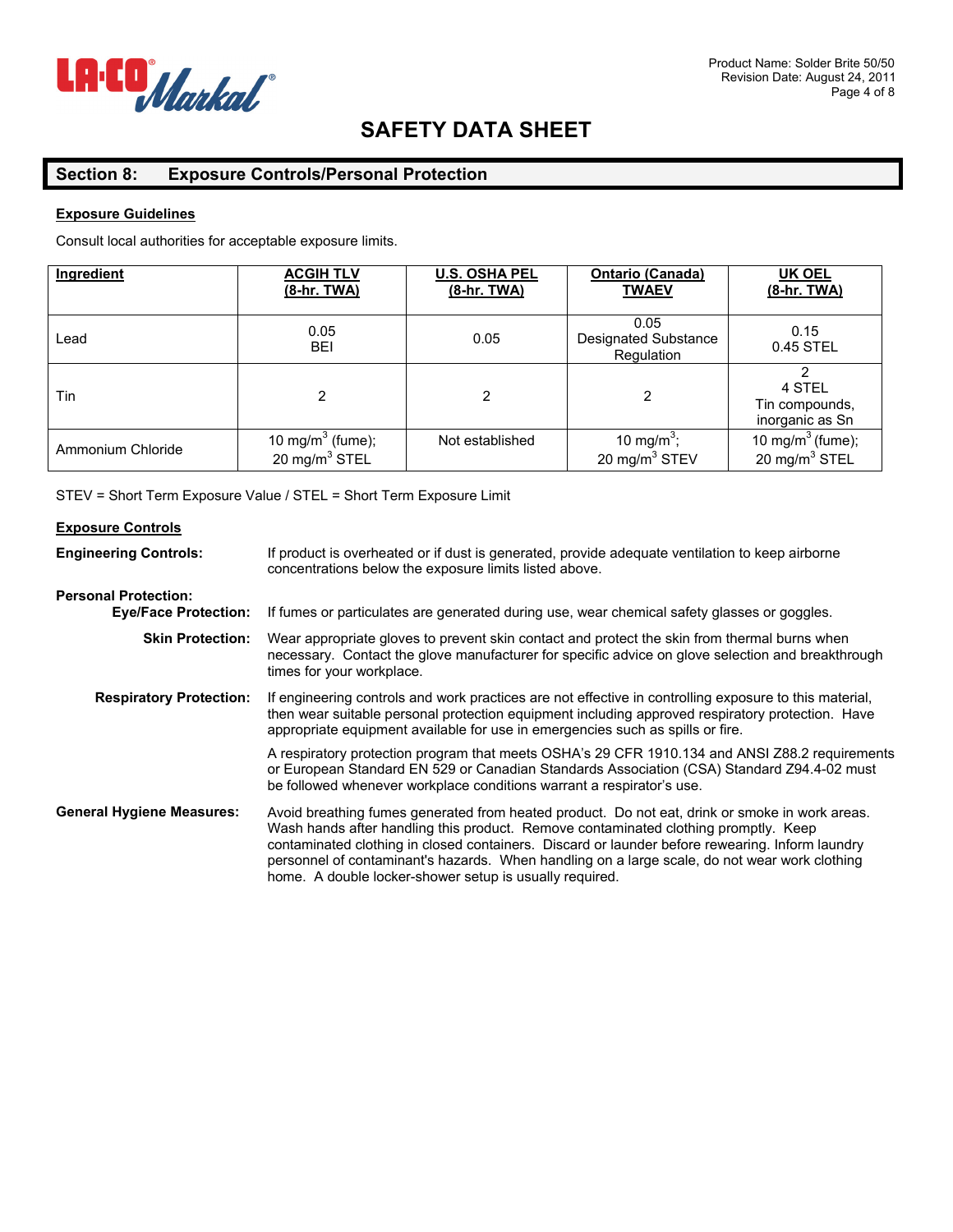

### **Section 9: Physical and Chemical Properties**

| <b>Physical State:</b>                             | Paste                         | <b>Flash Point &amp; method:</b>                    | Not applicable |
|----------------------------------------------------|-------------------------------|-----------------------------------------------------|----------------|
| Appearance, Color and Odor:                        | Viscous paste; gray; odorless | <b>Autoignition Temperature:</b>                    | Not applicable |
| <b>Odor Threshold:</b>                             | Not applicable                | <b>Flammability Limits in Air:</b>                  | Not applicable |
| pH:                                                | Not applicable                | <b>Vapor Pressure:</b>                              | Not applicable |
| <b>Specific Gravity:</b><br>(water = 1)            | Not available                 | <b>Vapor Density:</b><br>$(Air = 1)$                | Not applicable |
| <b>Partition coefficient:</b><br>(n-octanol/water) | Not available                 | <b>Evaporation Rate:</b><br>$(n-Butvl$ Acetate = 1) | Not applicable |
| Solubility:                                        | Partly soluble in water.      | <b>Boiling Point/Range:</b>                         | Not available  |
| Viscosity:                                         | Not available                 | <b>Melting Point:</b>                               | Not available  |
| <b>Decomposition Temperature:</b>                  | Not available                 | <b>VOC Content:</b>                                 | $0\%$ w/w      |

## **Section 10: Stability and Reactivity**

| <b>Chemical Stability:</b>                           | Stable at normal room temperature.                                                                        |
|------------------------------------------------------|-----------------------------------------------------------------------------------------------------------|
| <b>Conditions to Avoid:</b>                          | Avoid extreme heat and open flames.                                                                       |
| Incompatible Materials:                              | Incompatible with Oxidizers, Hydrogen peroxide, sodium, potassium, chlorine, turpentine, strong<br>acids. |
| <b>Hazardous Decomposition</b><br><b>Products:</b>   | Not available                                                                                             |
| <b>Possibility of Hazardous</b><br><b>Reactions:</b> | Not available                                                                                             |

### **Section 11: Toxicological Information**

#### **Acute Toxicity Data**

| Ingredient        | <u>LD<sub>50</sub> Oral</u><br>(mg/kg) | LD <sub>50</sub> Dermal<br>(mg/kg) | $LC_{50}$ Inhalation<br>(4 hrs.) |
|-------------------|----------------------------------------|------------------------------------|----------------------------------|
| Lead              | Not available                          | Not available                      | Not available                    |
| Tin               | Not available                          | Not available                      | Not available                    |
| Ammonium Chloride | l 300 (mouse)<br>650 (rat)             | Not available                      | Not available                    |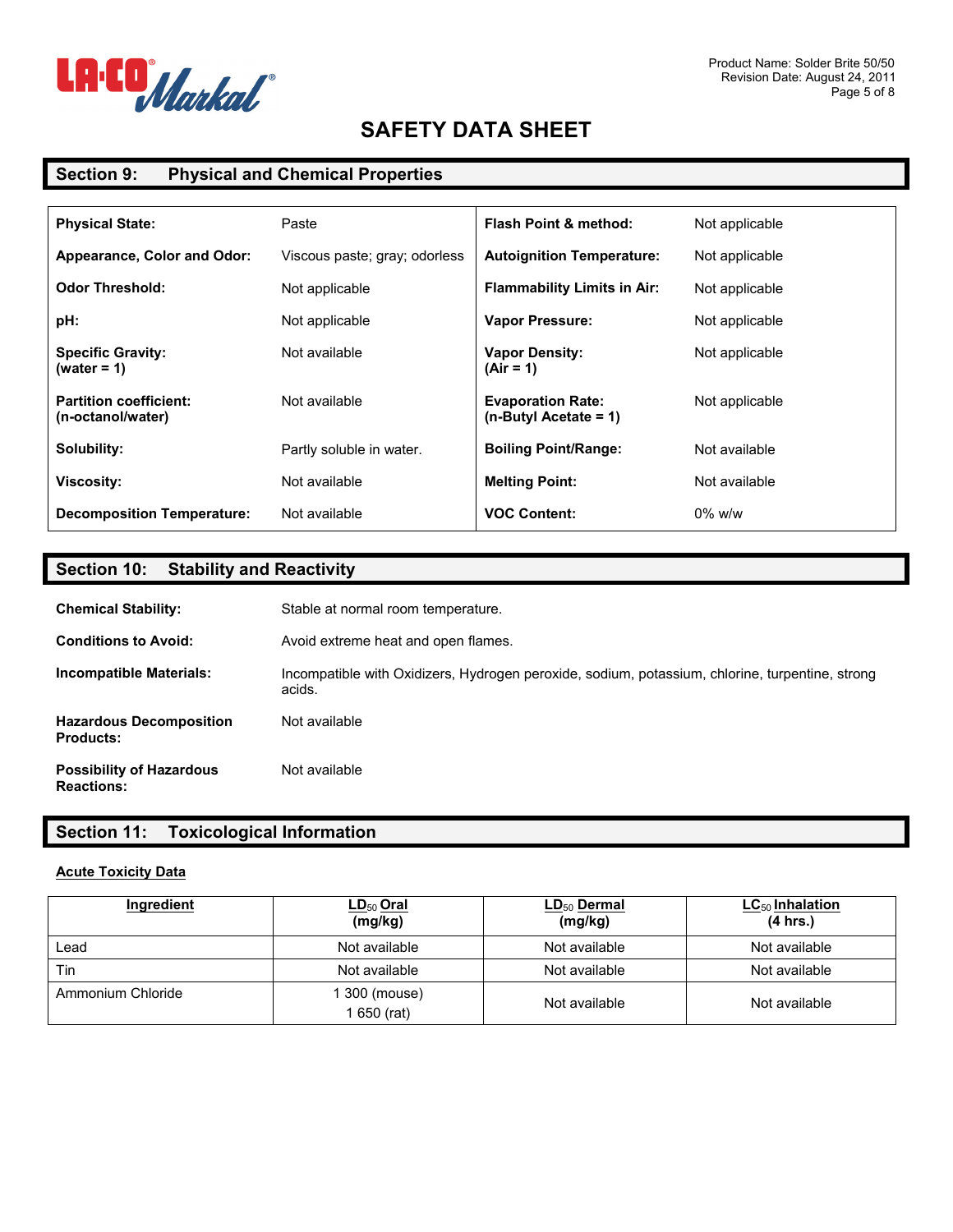

## **Section 11: Toxicological Information, continued**

| <b>Chronic Toxicity Data</b>  |                                                                                                                                                                                                                                                                                                                                                                                                                                                                                                                                                                                                                                                                                                                                                                                                                                                                 |
|-------------------------------|-----------------------------------------------------------------------------------------------------------------------------------------------------------------------------------------------------------------------------------------------------------------------------------------------------------------------------------------------------------------------------------------------------------------------------------------------------------------------------------------------------------------------------------------------------------------------------------------------------------------------------------------------------------------------------------------------------------------------------------------------------------------------------------------------------------------------------------------------------------------|
| Carcinogenicity:              | The International Agency for Research on Cancer (IARC) has determined that the evidence for<br>carcinogenicity to animals is sufficient for inorganic lead compounds (Group 2A). This conclusion is<br>based on studies with lead acetate and other lead salts.                                                                                                                                                                                                                                                                                                                                                                                                                                                                                                                                                                                                 |
|                               | The American Conference of Governmental Industrial Hygienists (ACGIH) has designated this chemical<br>as an animal carcinogen (A3).                                                                                                                                                                                                                                                                                                                                                                                                                                                                                                                                                                                                                                                                                                                             |
|                               | The US National Toxicology Program (NTP) has listed lead as reasonably anticipated to be a human<br>carcinogen.                                                                                                                                                                                                                                                                                                                                                                                                                                                                                                                                                                                                                                                                                                                                                 |
|                               | OSHA lists Lead as a carcinogen.                                                                                                                                                                                                                                                                                                                                                                                                                                                                                                                                                                                                                                                                                                                                                                                                                                |
| Irritation:                   | Under expected conditions of use, this preparation is not expected to cause irritation to eyes, respiratory<br>system or skin. Overexposure to fumes may cause irritation to the eyes and respiratory system.                                                                                                                                                                                                                                                                                                                                                                                                                                                                                                                                                                                                                                                   |
| <b>Corrosivity:</b>           | Not available                                                                                                                                                                                                                                                                                                                                                                                                                                                                                                                                                                                                                                                                                                                                                                                                                                                   |
| <b>Sensitization:</b>         | Not available                                                                                                                                                                                                                                                                                                                                                                                                                                                                                                                                                                                                                                                                                                                                                                                                                                                   |
| <b>Neurological Effects:</b>  | Long-term overexposure to lead and lead compounds causes adverse neurological effects. Symptoms<br>typically include forgetfulness, irritability, tiredness, headache, fatigue, impotence, decreased libido<br>(sexual drive), dizziness, and depression.<br>Repeated exposed to inorganic lead compounds can affect behavior.<br>Disturbances to vision have been observed in workers after months to years of overexposure to inorganic<br>lead compounds. Changes in hearing ability have also been reported in lead-exposed workers,<br>particularly those with moderate to high exposure.<br>Decreased hand dexterity (measured by finger tapping speed) has been reported in workers with low to<br>moderate exposure to inorganic lead. Footdrop and wristdrop (an inability to hold the foot or hand<br>extended) commonly occur with higher exposures. |
| <b>Genetic Effects:</b>       | The mutagenicity of elemental lead has not been investigated in animal or cell systems. In studies with<br>lead acetate, positive results were reported for tests with somatic and germ cells of animals exposed by<br>relevant routes of exposure. Therefore, lead is considered mutagenic.                                                                                                                                                                                                                                                                                                                                                                                                                                                                                                                                                                    |
| <b>Reproductive Effects:</b>  | Inorganic lead exposure during pregnancy has historically been associated with significant harmful effects<br>on pregnancy, including increased miscarriages and stillbirths. Significant harmful effects have been<br>reported in the male reproductive system following low to moderate exposures.                                                                                                                                                                                                                                                                                                                                                                                                                                                                                                                                                            |
| <b>Developmental Effects:</b> | Several non-occupational studies indicate that low to moderate exposure to lead during pregnancy and in<br>early childhood, can produce harmful effects on neurobehavioral development and IQ, a measure of<br>intelligence.                                                                                                                                                                                                                                                                                                                                                                                                                                                                                                                                                                                                                                    |
| <b>Target Organ Effects:</b>  | GI tract, CNS, kidneys, blood, gingival tissue, eyes                                                                                                                                                                                                                                                                                                                                                                                                                                                                                                                                                                                                                                                                                                                                                                                                            |

## **Section 12: Ecological Information**

| <b>Ecotoxicity:</b>     | Processing or extended exposure in aguatic environments and soil may result in the release of lead and<br>tin compounds. Lead is very toxic to aquatic organisms, may cause long-term adverse effects in the<br>aquatic environment. |
|-------------------------|--------------------------------------------------------------------------------------------------------------------------------------------------------------------------------------------------------------------------------------|
| Persistence:            | Not available for this product.                                                                                                                                                                                                      |
| <b>Bioaccumulation:</b> | Lead and lead compounds are known to bioaccumulate.                                                                                                                                                                                  |
| <b>Mobility:</b>        | Not available                                                                                                                                                                                                                        |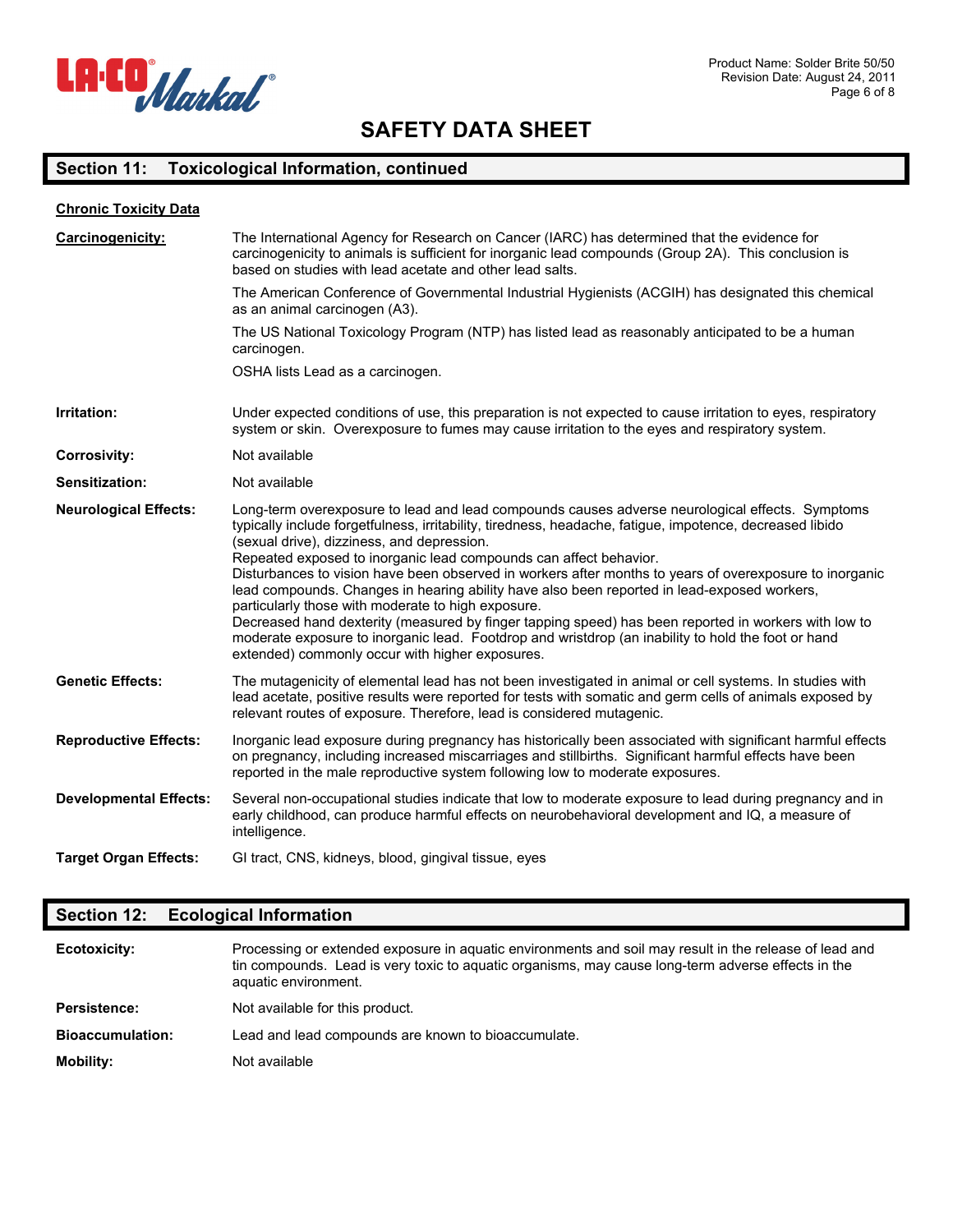

#### **Section 13: Disposal Considerations**

| <b>Waste Disposal</b><br>Method: | Do NOT dump into any sewers, on the ground or into any body of water. Store material for disposal as<br>indicated in Section 7 Handling and Storage.<br>Refer to disposal requirements for preparations containing lead.<br>The conditions of use, storage and disposal of this product are beyond our control and may be beyond<br>our knowledge. For this and other reasons, LA-CO Industries, Inc. does not assume responsibility and<br>expressly disclaim liability for loss, damage or expense arising out of or in any way connected with the<br>handling, storage, use or disposal of this product. |
|----------------------------------|-------------------------------------------------------------------------------------------------------------------------------------------------------------------------------------------------------------------------------------------------------------------------------------------------------------------------------------------------------------------------------------------------------------------------------------------------------------------------------------------------------------------------------------------------------------------------------------------------------------|
| USA:                             | Dispose of in accordance with local, state and federal laws and regulations.                                                                                                                                                                                                                                                                                                                                                                                                                                                                                                                                |
| Canada:                          | Dispose of in accordance with local, provincial and federal laws and regulations.                                                                                                                                                                                                                                                                                                                                                                                                                                                                                                                           |
| EC:                              | Waste must be disposed of in accordance with relevant EC Directives and national, regional and local<br>environmental control regulations. For disposal within the EC, the appropriate code according to the<br>European Waste Catalogue (EWC) should be used.                                                                                                                                                                                                                                                                                                                                              |

### **Section 14: Transport Information**

| U.S. Hazardous Materials Regulation (DOT 49CFR):         | UN3077, ENVIRONMENTALLY HAZARDOUS SUBSTANCE, SOLID,<br>N.O.S. (Lead) Class 9, PG III. |
|----------------------------------------------------------|---------------------------------------------------------------------------------------|
| <b>Canadian Transportation of Dangerous Goods (TDG):</b> | UN3077, ENVIRONMENTALLY HAZARDOUS SUBSTANCE, SOLID,<br>N.O.S. (Lead) Class 9, PG III. |
| ADR/RID:                                                 | UN3077, ENVIRONMENTALLY HAZARDOUS SUBSTANCE, SOLID,<br>N.O.S. (Lead) Class 9, PG III. |
| IMDG:                                                    | UN3077, ENVIRONMENTALLY HAZARDOUS SUBSTANCE, SOLID,<br>N.O.S. (Lead) Class 9, PG III. |
| <b>Marine Pollutants:</b>                                | Lead compound, soluble, N.O.S.                                                        |
| <b>ICAO/IATA:</b>                                        | UN3077, ENVIRONMENTALLY HAZARDOUS SUBSTANCE, SOLID,<br>N.O.S. (Lead) Class 9, PG III. |

## **Section 15: Regulatory Information**

**USA**

| guiuloi y mnomialion |  |
|----------------------|--|
|                      |  |
|                      |  |
|                      |  |

|        | TSCA Status:                                                                       | All ingredients in the product are listed on the TSCA inventory.                                                                                                                                                             |
|--------|------------------------------------------------------------------------------------|------------------------------------------------------------------------------------------------------------------------------------------------------------------------------------------------------------------------------|
|        | <b>SARA Title III</b><br>Sec. 302/304:<br>Sec: 311/312:<br>Sec. 313:<br>CERCLA RQ: | None<br>Chronic health<br>Lead 0.1% de minimis<br>Lead 10 lb (4.54 kg); Hydrochloric acid 5 000 lbs (2 270 kg); Ammonium Chloride 5 000<br>lbs (2 270 kg)                                                                    |
|        | <b>California Prop 65:</b>                                                         | This product contains a chemical known to the State of California to cause cancer,<br>reproductive toxicity and developmental toxicity; Lead.                                                                                |
|        | <b>State Right-to-Know Lists:</b>                                                  | Lead, Tin, Hydrochloric acid, 2-aminoethanol and Ammonium chloride can be found on<br>the following state right to know lists: California, New Jersey, Pennsylvania, Minnesota,<br>Massachusetts.                            |
| Canada |                                                                                    | This product has been classified in accordance with the hazard criteria of the Controlled<br><i>Products Requlations</i> and the SDS contains all the information required by the<br><b>Controlled Products Regulations.</b> |
|        | <b>WHMIS Classification:</b><br>(for workplace exposures)                          | D2A – Material causing other toxic effects - Carcinogenicity and other chronic health<br>effects.                                                                                                                            |